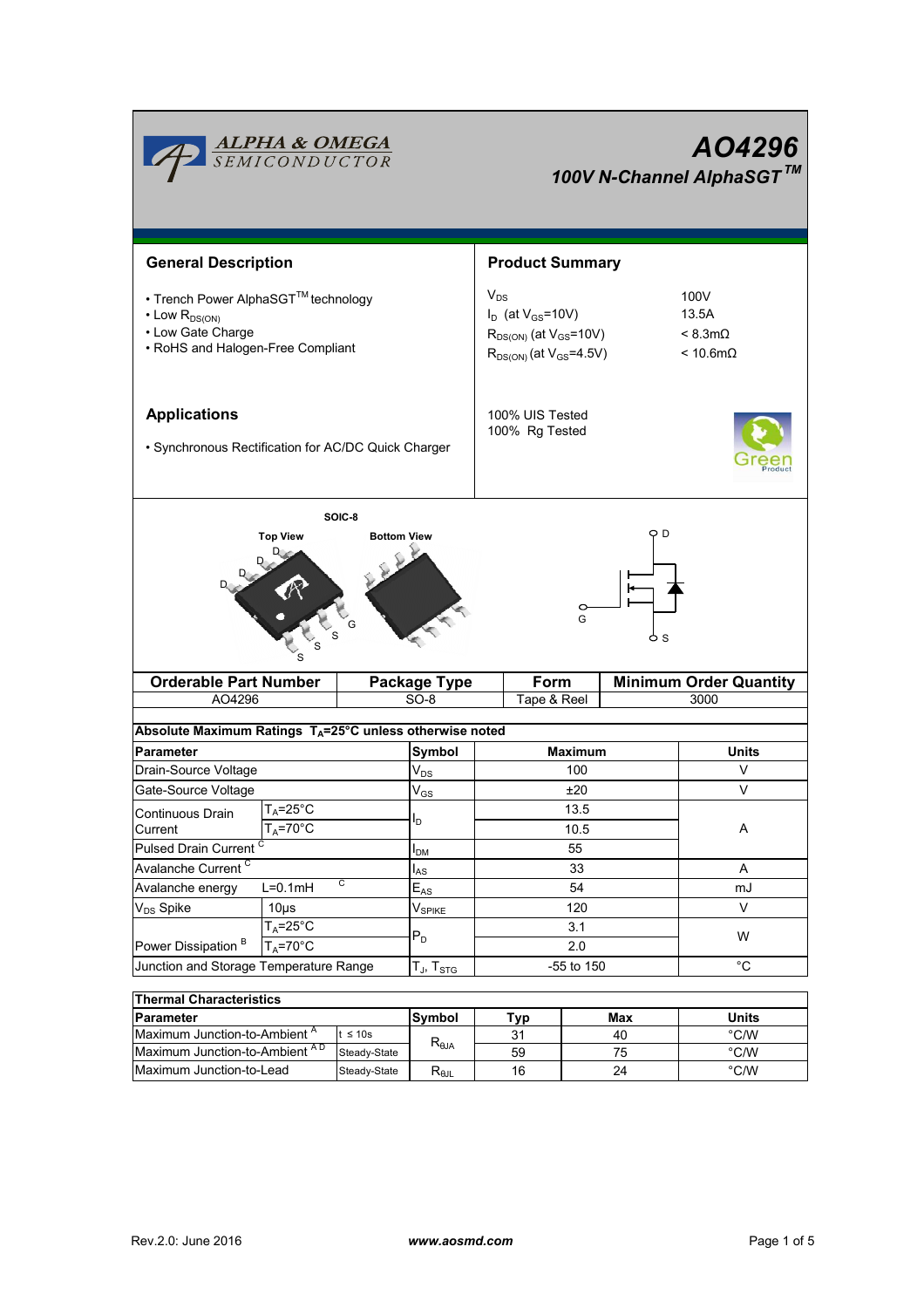

#### **Electrical Characteristics (TJ=25°C unless otherwise noted)**

| <b>Symbol</b>                          | Parameter                                                               | <b>Conditions</b>                                                           |                | Min            | <b>Typ</b>              | Max       | <b>Units</b> |  |  |  |  |  |  |
|----------------------------------------|-------------------------------------------------------------------------|-----------------------------------------------------------------------------|----------------|----------------|-------------------------|-----------|--------------|--|--|--|--|--|--|
| <b>STATIC PARAMETERS</b>               |                                                                         |                                                                             |                |                |                         |           |              |  |  |  |  |  |  |
| <b>BV</b> <sub>DSS</sub>               | Drain-Source Breakdown Voltage<br>ID=250µA, VGS=0V                      |                                                                             |                | 100            |                         |           | V            |  |  |  |  |  |  |
| $I_{DSS}$                              |                                                                         | $V_{DS}$ =100V, $V_{GS}$ =0V<br>$T_i = 55^{\circ}C$                         |                |                |                         | 1         | μA           |  |  |  |  |  |  |
|                                        | Zero Gate Voltage Drain Current                                         |                                                                             |                |                |                         | 5         |              |  |  |  |  |  |  |
| $I_{GSS}$                              | Gate-Body leakage current                                               | $V_{DS}$ =0V, $V_{GS}$ = $\pm$ 20V                                          |                |                |                         | ±100      | nA           |  |  |  |  |  |  |
| $V_{GS(th)}$                           | Gate Threshold Voltage                                                  | $V_{DS}$ = $V_{GS}$ , I <sub>D</sub> =250µA                                 | 1.3            | 1.75           | 2.3                     | V         |              |  |  |  |  |  |  |
| $R_{DS(ON)}$                           |                                                                         | $V_{GS}$ =10V, $I_D$ =13.5A                                                 |                |                | 6.8                     | 8.3       | $m\Omega$    |  |  |  |  |  |  |
|                                        | Static Drain-Source On-Resistance                                       |                                                                             | $T_J = 125$ °C |                | 12.2                    | 14.8      |              |  |  |  |  |  |  |
|                                        |                                                                         | $V_{GS}$ =4.5V, I <sub>D</sub> =11.5A                                       |                | 8.0            | 10.6                    | $m\Omega$ |              |  |  |  |  |  |  |
| $g_{FS}$                               | $V_{DS} = 5V$ , $I_D = 13.5A$<br>Forward Transconductance               |                                                                             |                |                | 75                      |           | S            |  |  |  |  |  |  |
| $V_{SD}$                               | $I_S = 1A$ , $V_{GS} = 0V$<br>Diode Forward Voltage                     |                                                                             |                |                | 0.7                     | 1         | V            |  |  |  |  |  |  |
| $I_{\rm S}$                            | Maximum Body-Diode Continuous Current                                   |                                                                             |                |                | $\overline{\mathbf{4}}$ | A         |              |  |  |  |  |  |  |
| <b>DYNAMIC PARAMETERS</b>              |                                                                         |                                                                             |                |                |                         |           |              |  |  |  |  |  |  |
| $C_{\mathsf{iss}}$                     | Input Capacitance                                                       |                                                                             |                | 3130           |                         | pF        |              |  |  |  |  |  |  |
| $C_{\rm oss}$                          | $V_{GS}$ =0V, $V_{DS}$ =50V, f=1MHz<br>Output Capacitance               |                                                                             |                |                | 245                     |           | рF           |  |  |  |  |  |  |
| $\mathbf{C}_{\text{rss}}$              | Reverse Transfer Capacitance                                            |                                                                             |                | 12.5           |                         | рF        |              |  |  |  |  |  |  |
| $R_{g}$                                | Gate resistance                                                         | $f = 1$ MHz                                                                 | 0.7            | 1.4            | 2.1                     | Ω         |              |  |  |  |  |  |  |
|                                        | <b>SWITCHING PARAMETERS</b>                                             |                                                                             |                |                |                         |           |              |  |  |  |  |  |  |
| $Q_q(10V)$                             | <b>Total Gate Charge</b>                                                | $V_{GS}$ =10V, $V_{DS}$ =50V, $I_{D}$ =13.5A                                |                |                | 42                      | 60        | nC           |  |  |  |  |  |  |
| $Q_g(4.5V)$                            | <b>Total Gate Charge</b>                                                |                                                                             |                |                | 18.5                    | 28        | nC           |  |  |  |  |  |  |
| $\mathsf{Q}_{\text{gs}}$               | Gate Source Charge                                                      |                                                                             |                |                | 7.5                     |           | nC           |  |  |  |  |  |  |
| $\mathsf{Q}_{\underline{\mathsf{gd}}}$ | Gate Drain Charge                                                       |                                                                             |                | 4.5            |                         | nC        |              |  |  |  |  |  |  |
| $t_{D(0n)}$                            | Turn-On DelayTime                                                       |                                                                             |                | 8              |                         | ns        |              |  |  |  |  |  |  |
| $t_r$                                  | Turn-On Rise Time                                                       | $V_{\text{gs}}$ =10V, V <sub>DS</sub> =50V, R <sub>i</sub> =3.70 $\Omega$ , |                |                | 5                       |           | ns           |  |  |  |  |  |  |
| $t_{D(off)}$                           | Turn-Off DelayTime                                                      | $R_{\text{GEN}} = 3\Omega$                                                  |                | 41             |                         | ns        |              |  |  |  |  |  |  |
| $\mathbf{t}_\text{f}$                  | Turn-Off Fall Time                                                      |                                                                             |                | $\overline{7}$ |                         | ns        |              |  |  |  |  |  |  |
| $\overline{t}_{rr}$                    | Body Diode Reverse Recovery Time                                        | $I_F$ =13.5A, di/dt=500A/ $\mu$ s                                           |                |                | 28                      |           | ns           |  |  |  |  |  |  |
| $Q_{rr}$                               | $I_F$ =13.5A, di/dt=500A/ $\mu$ s<br>Body Diode Reverse Recovery Charge |                                                                             |                |                | 130                     |           | nC           |  |  |  |  |  |  |

A. The value of R<sub>BJA</sub> is measured with the device mounted on 1in<sup>2</sup> FR-4 board with 2oz. Copper, in a still air environment with T<sub>A</sub> =25° C. The value in any given application depends on the user's specific board design.

B. The power dissipation  ${\sf P}_{\sf D}$  is based on  ${\sf T}_{\sf J(MAX)}$ =150 $^\circ\,$  C, using  $\leqslant$  10s junction-to-ambient thermal resistance.

C. Repetitive rating, pulse width limited by junction temperature T<sub>J(MAX)</sub>=150°C. Ratings are based on low frequency and duty cycles to keep

initialT $\overline{I}$ =25° C.

D. The R<sub>®JA</sub> is the sum of the thermal impedance from junction to lead R<sub>®JL</sub> and lead to ambient.<br>E. The static characteristics in Figures 1 to 6 are obtained using <300µs pulses, duty cycle 0.5% max.<br>F. These curves ar

2oz. Copper, assuming a maximum junction temperature of  $T_{J(MAX)}$ =150°C. The SOA curve provides a single pulse rating.

APPLICATIONS OR USE AS CRITICAL COMPONENTS IN LIFE SUPPORT DEVICES OR SYSTEMS ARE NOT AUTHORIZED. AOS DOES NOT ASSUME ANY LIABILITY ARISING OUT OF SUCH APPLICATIONS OR USES OF ITS PRODUCTS. AOS RESERVES THE RIGHT TO IMPROVE PRODUCT DESIGN,FUNCTIONS AND RELIABILITY WITHOUT NOTICE.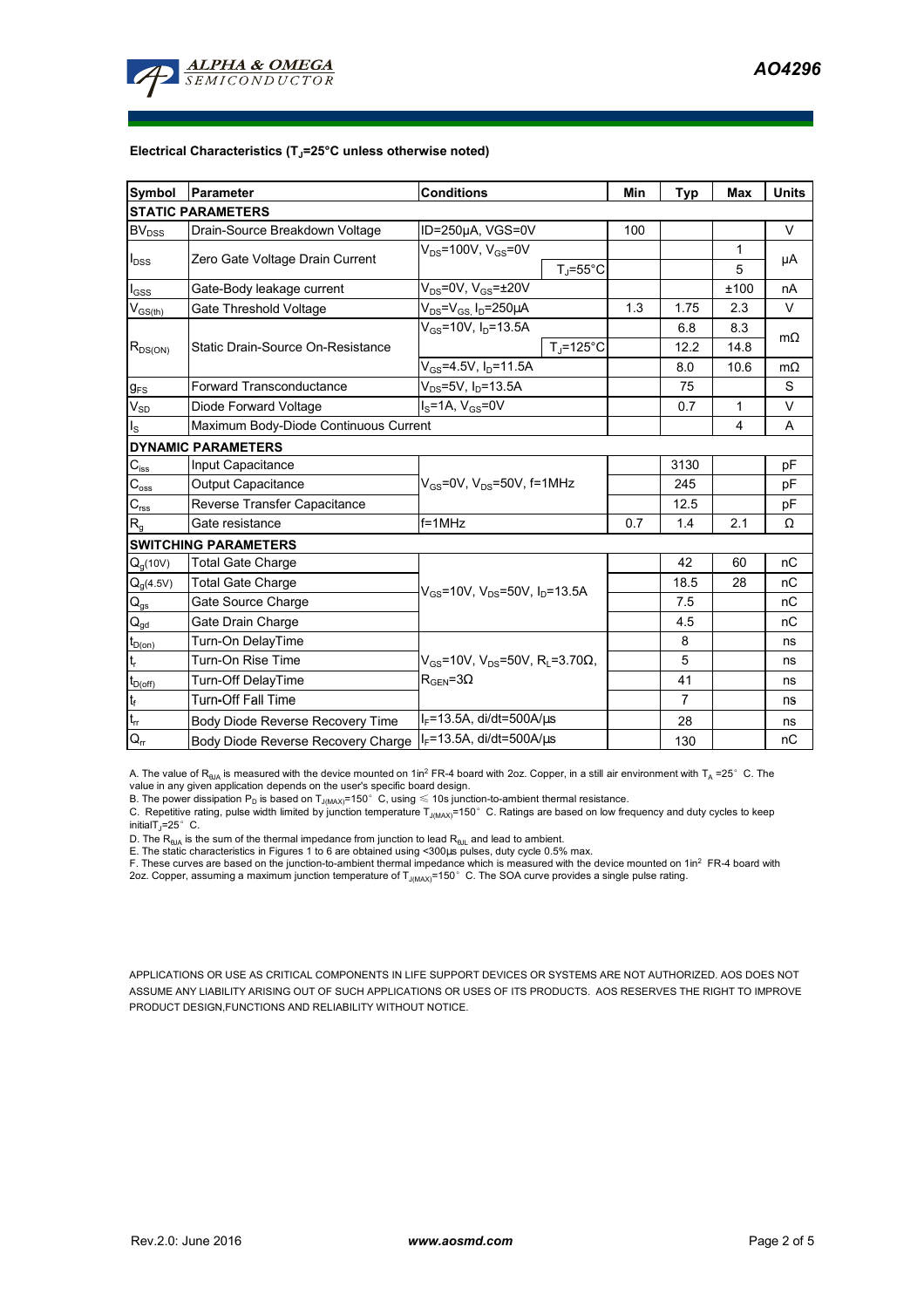



# **TYPICAL ELECTRICAL AND THERMAL CHARACTERISTICS**

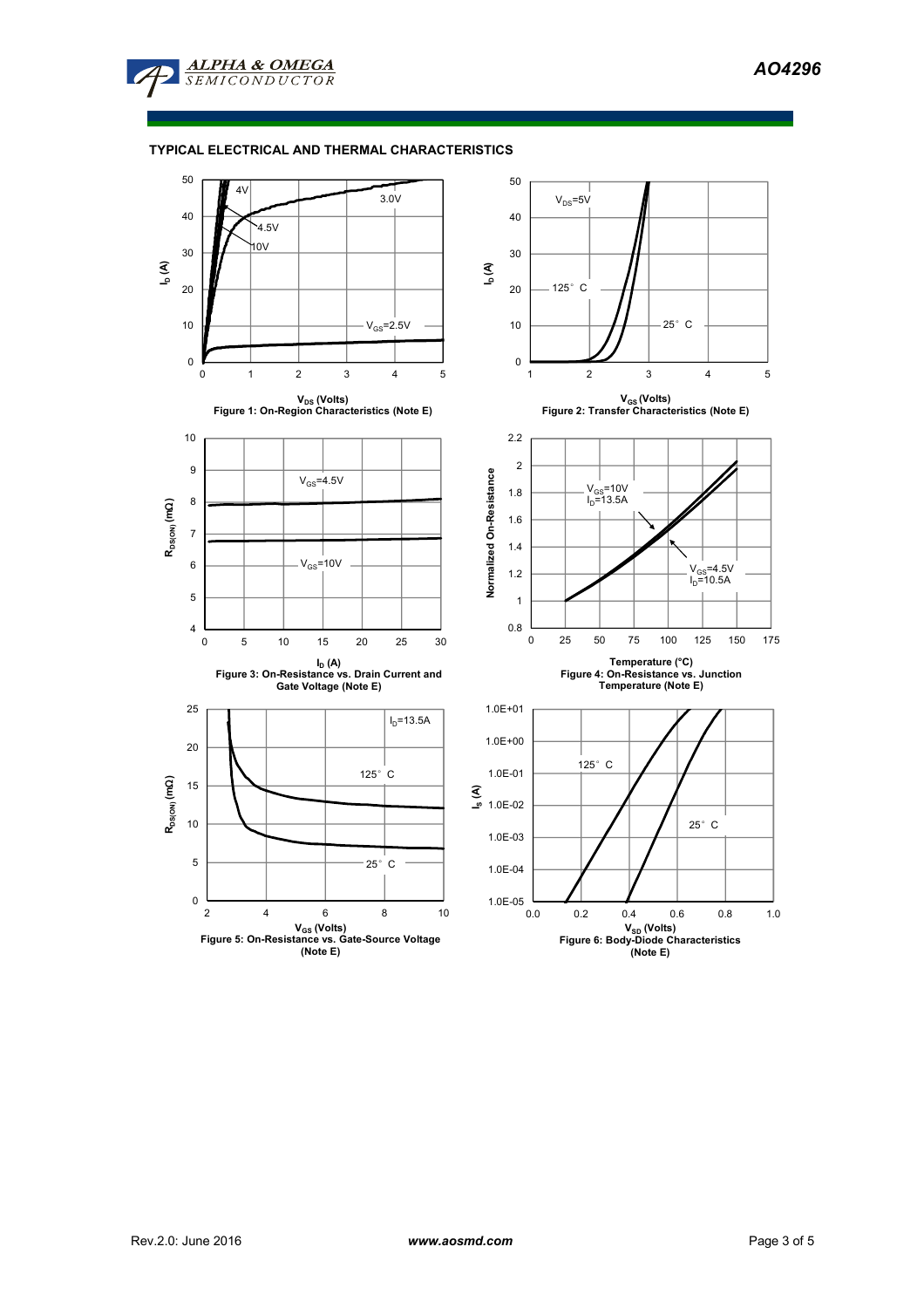

### **TYPICAL ELECTRICAL AND THERMAL CHARACTERISTICS**